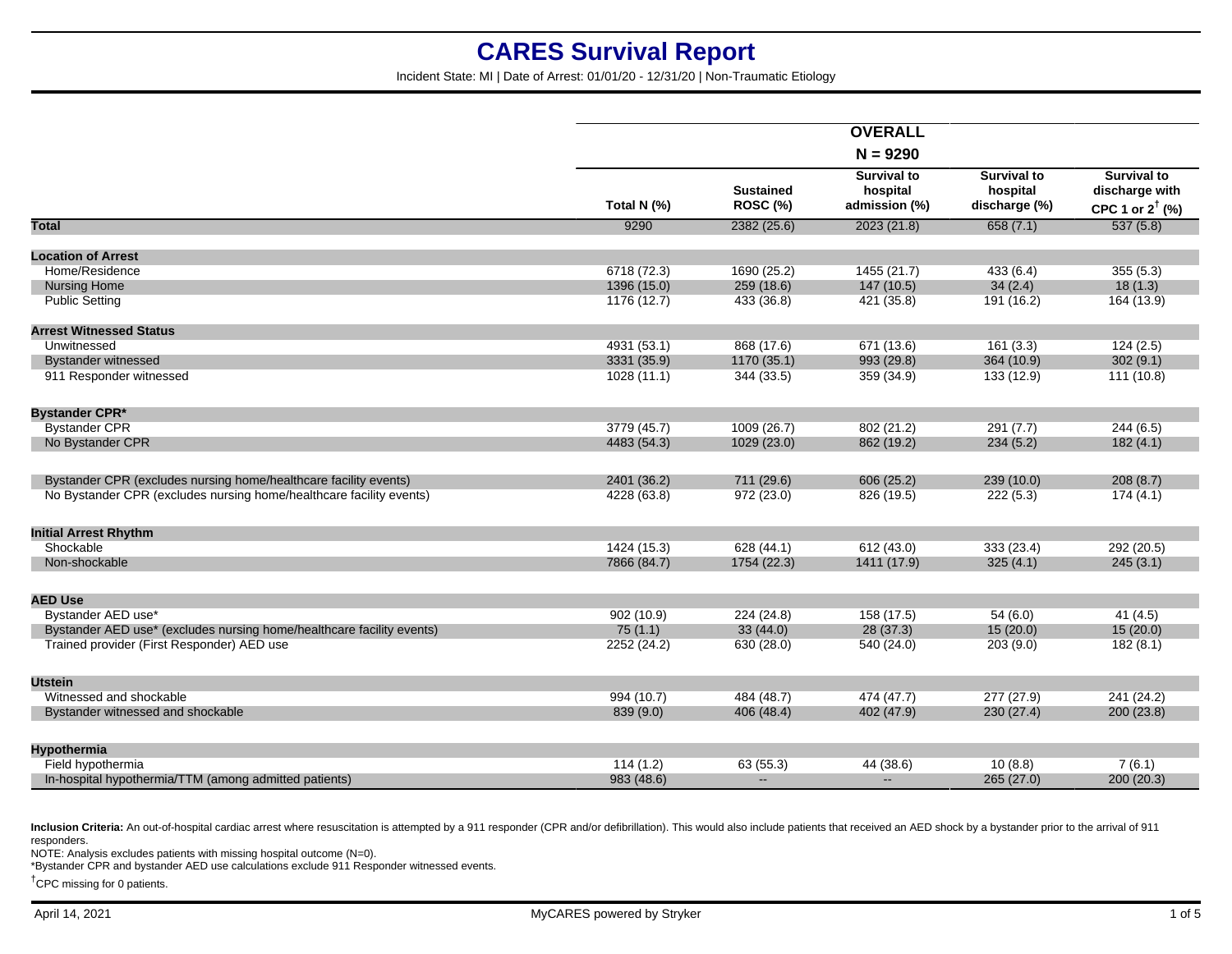Incident State: MI | Date of Arrest: 01/01/20 - 12/31/20 | Non-Traumatic Etiology

|                                                                       | Age $=$ <1 years<br>$N = 116$ |                                     |                                                 |                                                 |                                                                    |
|-----------------------------------------------------------------------|-------------------------------|-------------------------------------|-------------------------------------------------|-------------------------------------------------|--------------------------------------------------------------------|
|                                                                       |                               |                                     |                                                 |                                                 |                                                                    |
|                                                                       | Total N (%)                   | <b>Sustained</b><br><b>ROSC (%)</b> | <b>Survival to</b><br>hospital<br>admission (%) | <b>Survival to</b><br>hospital<br>discharge (%) | <b>Survival to</b><br>discharge with<br>CPC 1 or $2^{\dagger}$ (%) |
| <b>Total</b>                                                          | 116                           | 13(11.2)                            | 17(14.7)                                        | 6(5.2)                                          | 4(3.4)                                                             |
| <b>Location of Arrest</b>                                             |                               |                                     |                                                 |                                                 |                                                                    |
| Home/Residence                                                        | 113(97.4)                     | 12(10.6)                            | 16(14.2)                                        | 6(5.3)                                          | 4(3.5)                                                             |
| <b>Nursing Home</b>                                                   | 0(0.0)                        | $0$ (NaN)                           | $0$ (NaN)                                       | $0$ (NaN)                                       | $0$ (NaN)                                                          |
| <b>Public Setting</b>                                                 | 3(2.6)                        | 1(33.3)                             | 1(33.3)                                         | 0(0.0)                                          | 0(0.0)                                                             |
| <b>Arrest Witnessed Status</b>                                        |                               |                                     |                                                 |                                                 |                                                                    |
| Unwitnessed                                                           | 96(82.8)                      | 6(6.2)                              | 9(9.4)                                          | 2(2.1)                                          | 1(1.0)                                                             |
| <b>Bystander witnessed</b>                                            | 18 (15.5)                     | 6(33.3)                             | 6(33.3)                                         | 3(16.7)                                         | 2(11.1)                                                            |
| 911 Responder witnessed                                               | 2(1.7)                        | 1(50.0)                             | 2(100.0)                                        | 1(50.0)                                         | 1(50.0)                                                            |
| <b>Bystander CPR*</b>                                                 |                               |                                     |                                                 |                                                 |                                                                    |
| <b>Bystander CPR</b>                                                  | 46 (40.4)                     | 6(13.0)                             | 5(10.9)                                         | 1(2.2)                                          | 0(0.0)                                                             |
| No Bystander CPR                                                      | 68 (59.6)                     | 6(8.8)                              | 10(14.7)                                        | 4(5.9)                                          | 3(4.4)                                                             |
| Bystander CPR (excludes nursing home/healthcare facility events)      | 46 (40.4)                     | 6(13.0)                             | 5(10.9)                                         | 1(2.2)                                          | 0(0.0)                                                             |
| No Bystander CPR (excludes nursing home/healthcare facility events)   | 68 (59.6)                     | 6(8.8)                              | 10(14.7)                                        | 4(5.9)                                          | 3(4.4)                                                             |
| <b>Initial Arrest Rhythm</b>                                          |                               |                                     |                                                 |                                                 |                                                                    |
| Shockable                                                             | 4(3.4)                        | 0(0.0)                              | 0(0.0)                                          | 0(0.0)                                          | 0(0.0)                                                             |
| Non-shockable                                                         | 112 (96.6)                    | 13(11.6)                            | 17(15.2)                                        | 6(5.4)                                          | 4(3.6)                                                             |
| <b>AED Use</b>                                                        |                               |                                     |                                                 |                                                 |                                                                    |
| Bystander AED use*                                                    | 0(0.0)                        | $0$ (NaN)                           | $0$ (NaN)                                       | $0$ (NaN)                                       | $0$ (NaN)                                                          |
| Bystander AED use* (excludes nursing home/healthcare facility events) | 0(0.0)                        | $0$ (NaN)                           | $0$ (NaN)                                       | $0$ (NaN)                                       | $0$ (NaN)                                                          |
| Trained provider (First Responder) AED use                            | 22(19.0)                      | 2(9.1)                              | 2(9.1)                                          | 0(0.0)                                          | 0(0.0)                                                             |
| <b>Utstein</b>                                                        |                               |                                     |                                                 |                                                 |                                                                    |
| Witnessed and shockable                                               | 1(0.9)                        | 0(0.0)                              | 0(0.0)                                          | 0(0.0)                                          | 0(0.0)                                                             |
| Bystander witnessed and shockable                                     | 1(0.9)                        | 0(0.0)                              | 0(0.0)                                          | 0(0.0)                                          | 0(0.0)                                                             |
| Hypothermia                                                           |                               |                                     |                                                 |                                                 |                                                                    |
| Field hypothermia                                                     | 0(0.0)                        | $0$ (NaN)                           | $0$ (NaN)                                       | $0$ (NaN)                                       | $0$ (NaN)                                                          |
| In-hospital hypothermia/TTM (among admitted patients)                 | 2(11.8)                       | $\sim$                              | $\sim$                                          | 1(50.0)                                         | 1(50.0)                                                            |

Inclusion Criteria: An out-of-hospital cardiac arrest where resuscitation is attempted by a 911 responder (CPR and/or defibrillation). This would also include patients that received an AED shock by a bystander prior to the responders.

NOTE: Analysis excludes patients with missing hospital outcome (N=0).

\*Bystander CPR and bystander AED use calculations exclude 911 Responder witnessed events.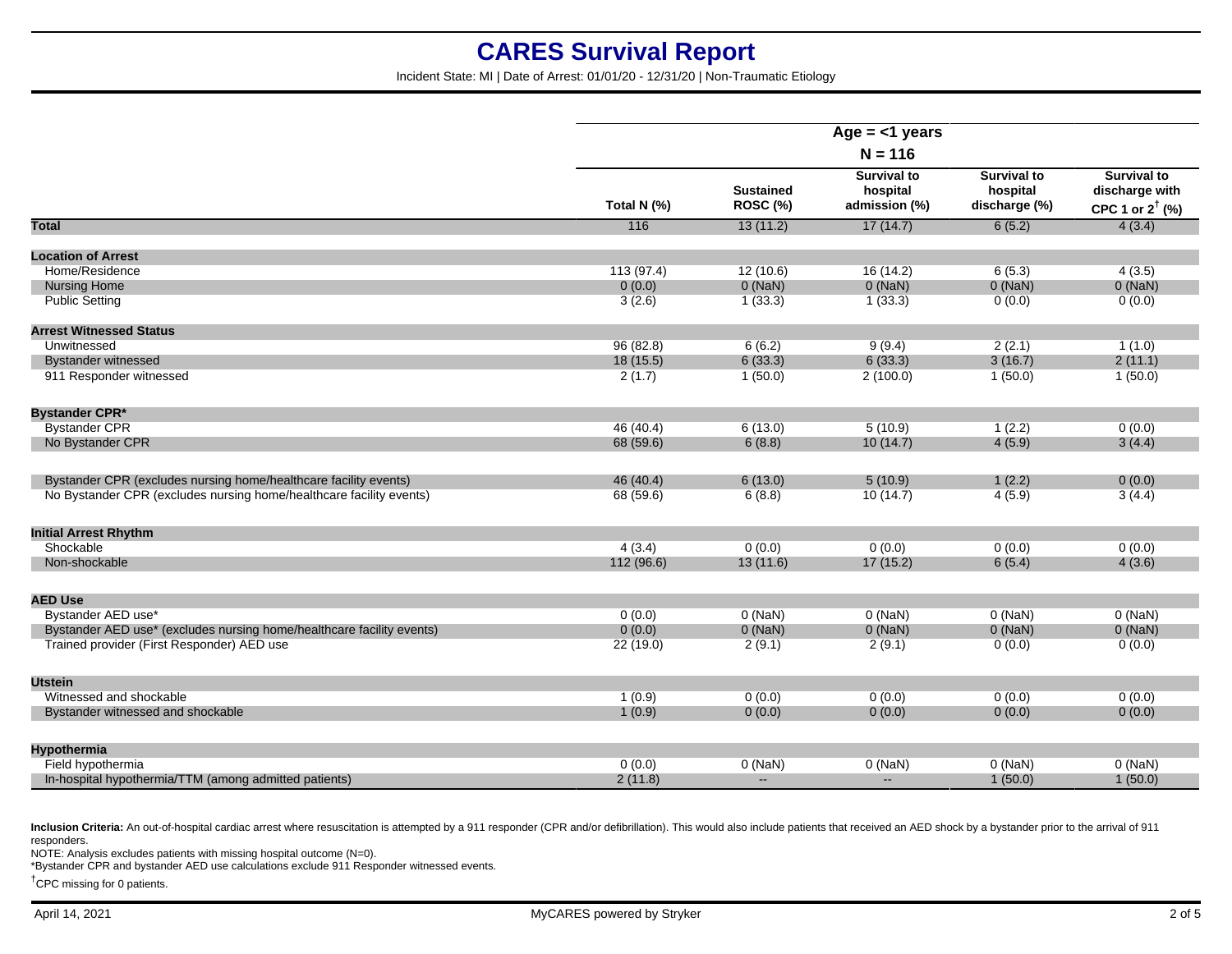Incident State: MI | Date of Arrest: 01/01/20 - 12/31/20 | Non-Traumatic Etiology

|                                                                       | Age = $1 - 12$ years<br>$N = 57$ |                              |                                                 |                                                 |                                                                    |
|-----------------------------------------------------------------------|----------------------------------|------------------------------|-------------------------------------------------|-------------------------------------------------|--------------------------------------------------------------------|
|                                                                       |                                  |                              |                                                 |                                                 |                                                                    |
|                                                                       | Total N (%)                      | <b>Sustained</b><br>ROSC (%) | <b>Survival to</b><br>hospital<br>admission (%) | <b>Survival to</b><br>hospital<br>discharge (%) | <b>Survival to</b><br>discharge with<br>CPC 1 or $2^{\dagger}$ (%) |
| <b>Total</b>                                                          | 57                               | 16(28.1)                     | 21(36.8)                                        | 6(10.5)                                         | 6(10.5)                                                            |
| <b>Location of Arrest</b>                                             |                                  |                              |                                                 |                                                 |                                                                    |
| Home/Residence                                                        | 51(89.5)                         | 14(27.5)                     | 17(33.3)                                        | 4(7.8)                                          | 4(7.8)                                                             |
| <b>Nursing Home</b>                                                   | 0(0.0)                           | $0$ (NaN)                    | $0$ (NaN)                                       | $0$ (NaN)                                       | $0$ (NaN)                                                          |
| <b>Public Setting</b>                                                 | 6(10.5)                          | 2(33.3)                      | 4(66.7)                                         | 2(33.3)                                         | 2(33.3)                                                            |
|                                                                       |                                  |                              |                                                 |                                                 |                                                                    |
| <b>Arrest Witnessed Status</b>                                        |                                  |                              |                                                 |                                                 |                                                                    |
| Unwitnessed                                                           | 37 (64.9)                        | 6(16.2)                      | 9(24.3)                                         | 1(2.7)                                          | 1(2.7)                                                             |
| <b>Bystander witnessed</b>                                            | 17(29.8)                         | 9(52.9)                      | 10(58.8)                                        | 5(29.4)                                         | 5(29.4)                                                            |
| 911 Responder witnessed                                               | 3(5.3)                           | 1(33.3)                      | 2(66.7)                                         | 0(0.0)                                          | 0(0.0)                                                             |
| <b>Bystander CPR*</b>                                                 |                                  |                              |                                                 |                                                 |                                                                    |
| <b>Bystander CPR</b>                                                  | 26(48.1)                         | 9(34.6)                      | 9(34.6)                                         | 5(19.2)                                         | 5(19.2)                                                            |
| No Bystander CPR                                                      | 28 (51.9)                        | 6(21.4)                      | 10(35.7)                                        | 1(3.6)                                          | 1(3.6)                                                             |
|                                                                       |                                  |                              |                                                 |                                                 |                                                                    |
| Bystander CPR (excludes nursing home/healthcare facility events)      | 26(48.1)                         | 9(34.6)                      | 9(34.6)                                         | 5(19.2)                                         | 5(19.2)                                                            |
| No Bystander CPR (excludes nursing home/healthcare facility events)   | 28 (51.9)                        | 6(21.4)                      | 10(35.7)                                        | 1(3.6)                                          | 1(3.6)                                                             |
| <b>Initial Arrest Rhythm</b>                                          |                                  |                              |                                                 |                                                 |                                                                    |
| Shockable                                                             | 6(10.5)                          | 4(66.7)                      | 2(33.3)                                         | 2(33.3)                                         | 2(33.3)                                                            |
| Non-shockable                                                         | 51 (89.5)                        | 12(23.5)                     | 19(37.3)                                        | 4(7.8)                                          | 4(7.8)                                                             |
|                                                                       |                                  |                              |                                                 |                                                 |                                                                    |
| <b>AED Use</b>                                                        |                                  |                              |                                                 |                                                 |                                                                    |
| Bystander AED use*                                                    | 1(1.9)                           | 0(0.0)                       | 0(0.0)                                          | 0(0.0)                                          | 0(0.0)                                                             |
| Bystander AED use* (excludes nursing home/healthcare facility events) | 1(1.9)                           | 0(0.0)                       | 0(0.0)                                          | 0(0.0)                                          | 0(0.0)                                                             |
| Trained provider (First Responder) AED use                            | 19(33.3)                         | 7(36.8)                      | 8(42.1)                                         | 3(15.8)                                         | 3(15.8)                                                            |
| <b>Utstein</b>                                                        |                                  |                              |                                                 |                                                 |                                                                    |
| Witnessed and shockable                                               | 4(7.0)                           | 4(100.0)                     | 2(50.0)                                         | 2(50.0)                                         | 2(50.0)                                                            |
| Bystander witnessed and shockable                                     | 4(7.0)                           | 4(100.0)                     | 2(50.0)                                         | 2(50.0)                                         | 2(50.0)                                                            |
|                                                                       |                                  |                              |                                                 |                                                 |                                                                    |
| Hypothermia                                                           |                                  |                              |                                                 |                                                 |                                                                    |
| Field hypothermia                                                     | 0(0.0)                           | $0$ (NaN)                    | $0$ (NaN)                                       | $0$ (NaN)                                       | $0$ (NaN)                                                          |
| In-hospital hypothermia/TTM (among admitted patients)                 | 2(9.5)                           | $\sim$                       | $\sim$                                          | 0(0.0)                                          | 0(0.0)                                                             |

Inclusion Criteria: An out-of-hospital cardiac arrest where resuscitation is attempted by a 911 responder (CPR and/or defibrillation). This would also include patients that received an AED shock by a bystander prior to the responders.

NOTE: Analysis excludes patients with missing hospital outcome (N=0).

\*Bystander CPR and bystander AED use calculations exclude 911 Responder witnessed events.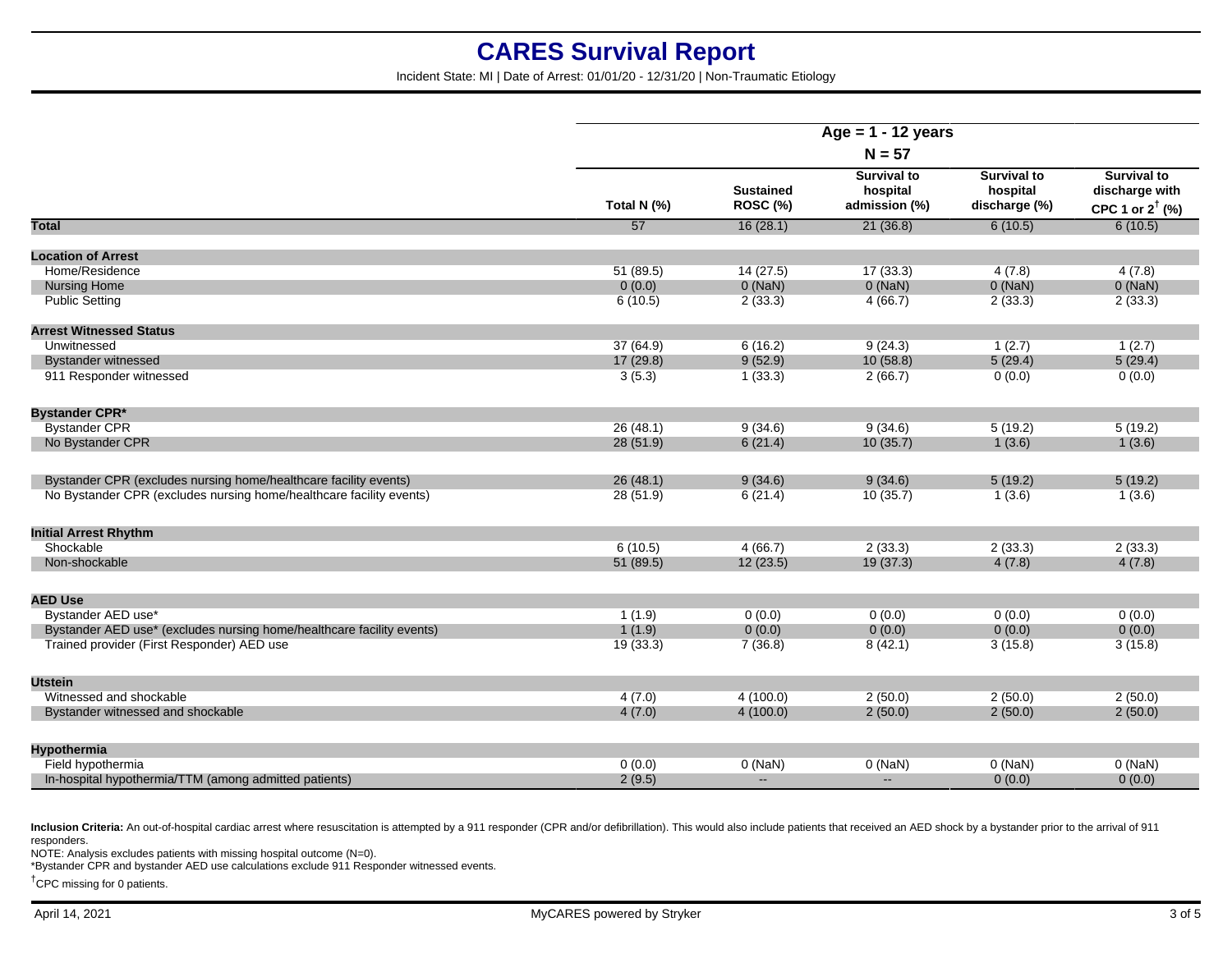Incident State: MI | Date of Arrest: 01/01/20 - 12/31/20 | Non-Traumatic Etiology

|                                                                       | Age = $13 - 18$ years<br>$N = 36$ |                              |                                                 |                                                 |                                                                    |
|-----------------------------------------------------------------------|-----------------------------------|------------------------------|-------------------------------------------------|-------------------------------------------------|--------------------------------------------------------------------|
|                                                                       |                                   |                              |                                                 |                                                 |                                                                    |
|                                                                       | Total N (%)                       | <b>Sustained</b><br>ROSC (%) | <b>Survival to</b><br>hospital<br>admission (%) | <b>Survival to</b><br>hospital<br>discharge (%) | <b>Survival to</b><br>discharge with<br>CPC 1 or $2^{\dagger}$ (%) |
| Total                                                                 | $\overline{36}$                   | 13(36.1)                     | 14(38.9)                                        | 5(13.9)                                         | 4(11.1)                                                            |
| <b>Location of Arrest</b>                                             |                                   |                              |                                                 |                                                 |                                                                    |
| Home/Residence                                                        | 29(80.6)                          | 10(34.5)                     | 9(31.0)                                         | 3(10.3)                                         | 2(6.9)                                                             |
| <b>Nursing Home</b>                                                   | 0(0.0)                            | $0$ (NaN)                    | $0$ (NaN)                                       | $0$ (NaN)                                       | $0$ (NaN)                                                          |
| <b>Public Setting</b>                                                 | 7(19.4)                           | 3(42.9)                      | 5(71.4)                                         | 2(28.6)                                         | 2(28.6)                                                            |
| <b>Arrest Witnessed Status</b>                                        |                                   |                              |                                                 |                                                 |                                                                    |
| Unwitnessed                                                           | 21(58.3)                          | 5(23.8)                      | 3(14.3)                                         | 1(4.8)                                          | 1(4.8)                                                             |
| <b>Bystander witnessed</b>                                            | 13(36.1)                          | 8(61.5)                      | 9(69.2)                                         | 3(23.1)                                         | 3(23.1)                                                            |
| 911 Responder witnessed                                               | 2(5.6)                            | 0(0.0)                       | 2(100.0)                                        | 1(50.0)                                         | 0(0.0)                                                             |
| <b>Bystander CPR*</b>                                                 |                                   |                              |                                                 |                                                 |                                                                    |
| <b>Bystander CPR</b>                                                  | 17(50.0)                          | 6(35.3)                      | 7(41.2)                                         | 3(17.6)                                         | 3(17.6)                                                            |
| No Bystander CPR                                                      | 17(50.0)                          | 7(41.2)                      | 5(29.4)                                         | 1(5.9)                                          | 1(5.9)                                                             |
| Bystander CPR (excludes nursing home/healthcare facility events)      | 16(48.5)                          | 6(37.5)                      | 7(43.8)                                         | 3(18.8)                                         | 3(18.8)                                                            |
| No Bystander CPR (excludes nursing home/healthcare facility events)   | 17(51.5)                          | 7(41.2)                      | 5(29.4)                                         | 1(5.9)                                          | 1(5.9)                                                             |
| <b>Initial Arrest Rhythm</b>                                          |                                   |                              |                                                 |                                                 |                                                                    |
| Shockable                                                             | 5(13.9)                           | 3(60.0)                      | 5(100.0)                                        | 4(80.0)                                         | 3(60.0)                                                            |
| Non-shockable                                                         | 31(86.1)                          | 10(32.3)                     | 9(29.0)                                         | 1(3.2)                                          | 1(3.2)                                                             |
| <b>AED Use</b>                                                        |                                   |                              |                                                 |                                                 |                                                                    |
| Bystander AED use*                                                    | 3(8.8)                            | 2(66.7)                      | 3(100.0)                                        | 1(33.3)                                         | 1(33.3)                                                            |
| Bystander AED use* (excludes nursing home/healthcare facility events) | 3(9.1)                            | 2(66.7)                      | 3(100.0)                                        | 1(33.3)                                         | 1(33.3)                                                            |
| Trained provider (First Responder) AED use                            | 8(22.2)                           | 2(25.0)                      | 1(12.5)                                         | 0(0.0)                                          | 0(0.0)                                                             |
| <b>Utstein</b>                                                        |                                   |                              |                                                 |                                                 |                                                                    |
| Witnessed and shockable                                               | 4(11.1)                           | 2(50.0)                      | 4(100.0)                                        | 3(75.0)                                         | 2(50.0)                                                            |
| Bystander witnessed and shockable                                     | 3(8.3)                            | 2(66.7)                      | 3(100.0)                                        | 2(66.7)                                         | 2(66.7)                                                            |
| <b>Hypothermia</b>                                                    |                                   |                              |                                                 |                                                 |                                                                    |
| Field hypothermia                                                     | 2(5.6)                            | 1(50.0)                      | 1(50.0)                                         | 0(0.0)                                          | 0(0.0)                                                             |
| In-hospital hypothermia/TTM (among admitted patients)                 | 3(21.4)                           | $\mathbf{u}$                 | $\sim$                                          | 1(33.3)                                         | 1(33.3)                                                            |
|                                                                       |                                   |                              |                                                 |                                                 |                                                                    |

Inclusion Criteria: An out-of-hospital cardiac arrest where resuscitation is attempted by a 911 responder (CPR and/or defibrillation). This would also include patients that received an AED shock by a bystander prior to the responders.

NOTE: Analysis excludes patients with missing hospital outcome (N=0).

\*Bystander CPR and bystander AED use calculations exclude 911 Responder witnessed events.